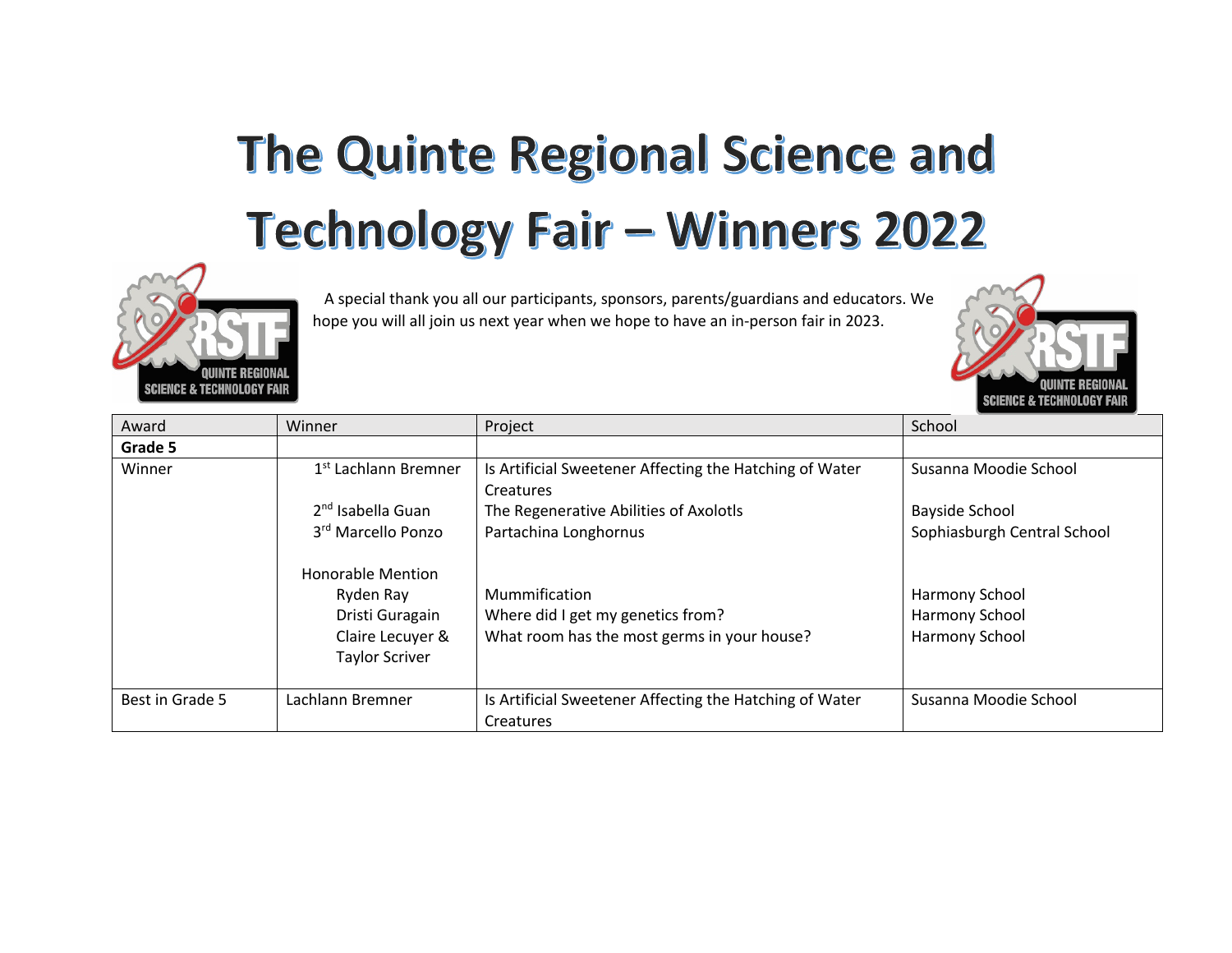| Award                              | Winner                            | Project                                                            | School                             |
|------------------------------------|-----------------------------------|--------------------------------------------------------------------|------------------------------------|
| Grade 6                            |                                   |                                                                    |                                    |
| Winner                             | 1 <sup>st</sup> Aashita Srikanth  | The Futuristic Clouds: Heat to Space!                              | <b>HPEDSB Virtual School</b>       |
|                                    | 2 <sup>nd</sup> Sloan Fernandes & | <b>Comparing Bottled Water</b>                                     | Sir John A Macdonald School        |
|                                    | Clare Weagant                     |                                                                    |                                    |
|                                    | 3rd Colton Verschuren             | Voltage Effects on Electric Motor Speed                            | <b>HPEDSB Virtual School</b>       |
|                                    | (tie)                             |                                                                    |                                    |
|                                    | 3rd Shalini Fernando              | The Strength of Hydraulics                                         | Our Lady of Fatima Catholic School |
| Best in Grade 6                    | Aashita Srikanth                  | The Futuristic Clouds: Heat to Space!                              | <b>HPEDSB Virtual School</b>       |
|                                    |                                   |                                                                    |                                    |
| Grade 7                            |                                   |                                                                    |                                    |
| Winner                             | 1 <sup>st</sup> Surya Narayan     | Snow SBOT V2                                                       | <b>HPEDSB Virtual School</b>       |
|                                    | Santhakumar                       |                                                                    |                                    |
|                                    | 2 <sup>nd</sup> Wael Talal        | How Does Music Affect How Efficiently You Study?                   | <b>Bayside Secondary</b>           |
|                                    | 3rd Gabriel Ponzo                 | <b>Animals Colonizing Mars?</b>                                    | Sophiasburgh Central School        |
|                                    |                                   |                                                                    |                                    |
| Best in Grade 7                    | Surya Narayan Santhakumar         | Snow SBOT V2                                                       | <b>HPEDSB Virtual School</b>       |
|                                    |                                   |                                                                    |                                    |
| Grade 9-12                         |                                   |                                                                    |                                    |
| Winner                             | 1 <sup>st</sup> Nina Graciano     | Secret to Sleep, Aloe Veras.                                       | Eastside Secondary School          |
|                                    | 2 <sup>nd</sup> Harshita Srikanth | Creativity = Triz!                                                 | Eastside Secondary School          |
| Best in Grade 9-12                 | Nina Graciano                     | Secret to Sleep, Aloe Veras.                                       | <b>Eastside Secondary School</b>   |
| <b>Special Awards</b>              | Winner                            |                                                                    | School                             |
|                                    |                                   | Project<br>Is Artificial Sweetener Affecting the Hatching of Water |                                    |
| The City of<br>Belleville/Elexicon | Lachlann Bremner (Gr 5):          | Creatures                                                          | Susanna Moodie School - Gr. 5      |
| Award                              | Wael Talal Gr. 7                  |                                                                    |                                    |
|                                    |                                   | How Does Music Affect How Efficiently You Study?                   | Bayside Secondary - Gr. 7          |
|                                    | Nina Graciano Grade 9             |                                                                    | Eastside Secondary School - Gr. 9  |
|                                    |                                   | Secret to Sleep, Aloe Veras.                                       |                                    |
|                                    |                                   |                                                                    |                                    |
| The City of Belleville             | <b>Gabriel Ponzo</b>              | <b>Animals Colonizing Mars?</b>                                    | Sophiasburgh Central School        |
| Municipal                          |                                   |                                                                    | Gr. 7                              |
| <b>Infrastructure Award</b>        |                                   |                                                                    |                                    |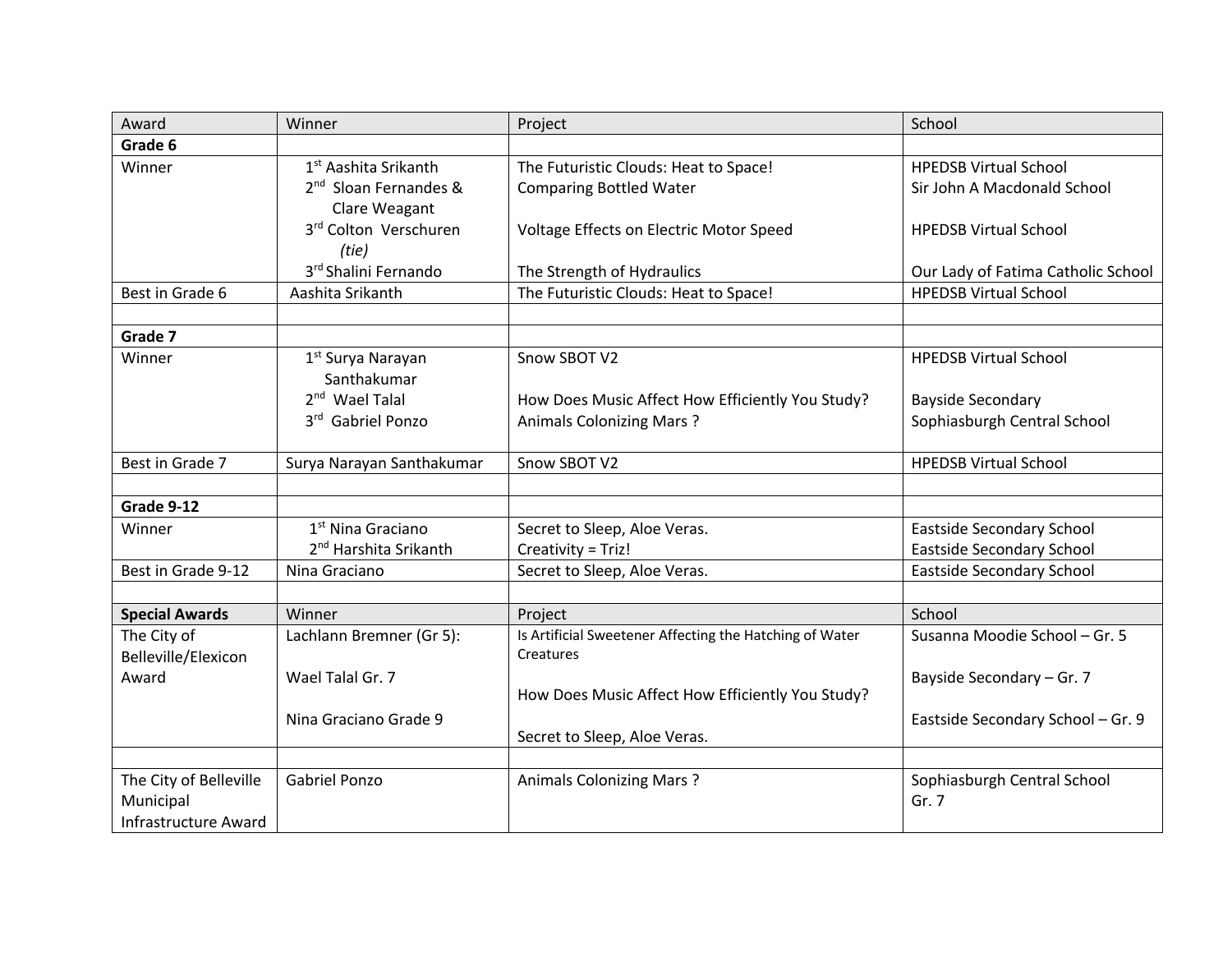| <b>Special Award</b>                                                  | Winner                                       | Project                                                              | School                                         |
|-----------------------------------------------------------------------|----------------------------------------------|----------------------------------------------------------------------|------------------------------------------------|
| Dennis Kritzer<br><b>Computer Science</b><br><b>Programming Award</b> | Surya Narayan Santhakumar                    | Snow SBOT V2                                                         | HPEDSB Virtual School - Gr. 7                  |
|                                                                       |                                              |                                                                      |                                                |
| The Albert College<br><b>Engineering Award</b>                        | Shalini Fernando                             | The Strength of Hydraulics                                           | Our Lady of Fatima Catholic<br>School- Grade 6 |
|                                                                       |                                              |                                                                      |                                                |
| The Albert College<br>Life/Earth Sciences<br>Award                    | Aashita Srikanth                             | The Futuristic Clouds: Heat to Space!                                | HPEDSB Virtual School- Gr. 6                   |
|                                                                       |                                              |                                                                      |                                                |
| <b>Quinte Conservation</b><br><b>Authority Water</b><br>Award         | Lachlann Bremner (Gr 5)                      | Is Artificial Sweetener Affecting the Hatching of Water<br>Creatures | Susanna Moodie School - Gr. 5                  |
|                                                                       |                                              |                                                                      |                                                |
| Panch Yogeswaran<br><b>Engineering Award</b><br>(4 to 6)              | Colten Verschuren                            | Voltage Effects on Electric Motor Speed                              | HPEDSB Virtual School- Gr. 6                   |
|                                                                       |                                              |                                                                      |                                                |
| Panch Yogeswaran<br><b>Engineering Award</b><br>$(7-8)$               | Surya Narayan Santhakumar                    | Snow SBOT V2                                                         | HPEDSB Virtual School - Gr. 7                  |
|                                                                       |                                              |                                                                      |                                                |
| Panch Yogeswaran<br><b>Engineering Award</b><br>(9 to 12)             | Harshita Srikanth                            | Creativity=Triz                                                      | Eastside Secondary School - Gr. 10             |
|                                                                       |                                              |                                                                      |                                                |
| Erika Jackson<br>Environmental<br>Award- Gr. 4-6                      | Sloan Fernandes and Clara<br>Weagant (Gr 6): | <b>Comparing Bottled Water</b>                                       | Sir John A Macdonald School - Gr.<br>6         |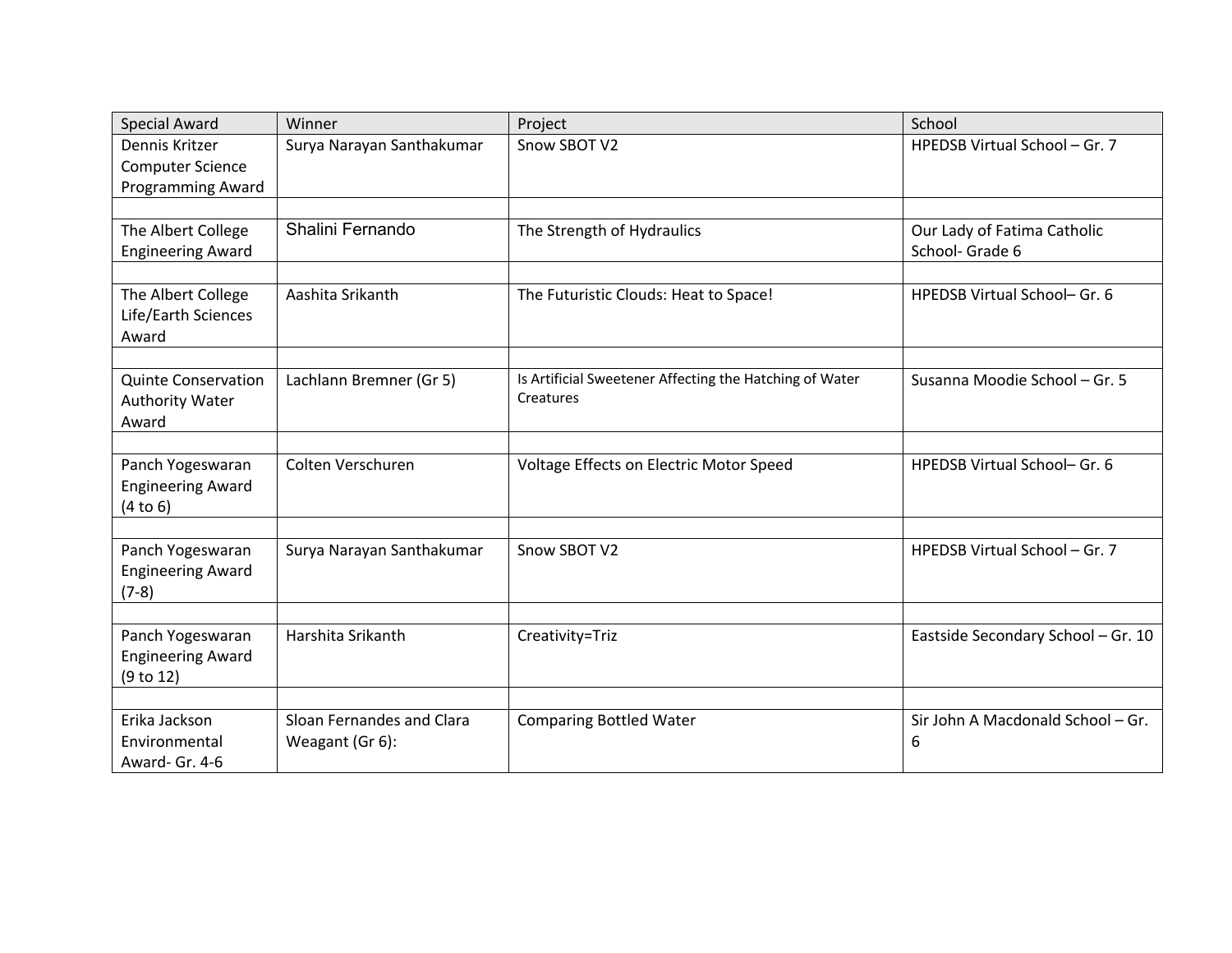| <b>Special Award</b>               | Winner                    | Project                                                 | School                            |
|------------------------------------|---------------------------|---------------------------------------------------------|-----------------------------------|
| Derek and Kevin Sue-               | Colten Verschuren (Gr 6): | Voltage Effects on Electric Motor Speed:                | HPEDSB Virtual School- Gr. 6      |
| Chue-Lam Physics,                  |                           |                                                         |                                   |
| Chemistry or Math                  | Ryden Ray                 | Mummification                                           | Harmony School Grade 5            |
| Award (Gr 4-6) (2                  |                           |                                                         |                                   |
| awards)                            |                           |                                                         |                                   |
| <b>Berry Plastics Biology</b>      | Lachlann Bremner          | Is Artificial Sweetener Affecting the Hatching of Water | Susanna Moodie School - Gr. 5     |
| Award for Grade 4-8                |                           | Creatures                                               |                                   |
|                                    |                           |                                                         |                                   |
|                                    |                           |                                                         |                                   |
| <b>Berry Plastics Biology</b>      | Nina Graciano             | Secret to Sleep, Aloe Veras.                            | Eastside Secondary School - Gr. 9 |
| Award for for Grade                |                           |                                                         |                                   |
| 9-12 Award                         |                           |                                                         |                                   |
| The Corporation of                 | Aashita Srikanth (Gr 6).  | The Futuristic Clouds: Heat to Space!                   | HPEDSB Virtual School - Grade 6   |
| the County of Prince               |                           |                                                         |                                   |
| <b>Edward Climate</b>              |                           |                                                         |                                   |
| Change Award                       |                           |                                                         |                                   |
|                                    |                           |                                                         |                                   |
| Most Innovative                    | Surya Narayan Santhakumar | Snow SBOT V2                                            | HPEDSB Virtual School - Gr. 7     |
| Application of                     |                           |                                                         |                                   |
| <b>Technology Award</b>            |                           |                                                         |                                   |
|                                    |                           |                                                         |                                   |
| The Dr James B<br>Collip Award for | Isabella Guan (Gr 5):     | The Regenerative Abilities of Axolitis                  | Bayside School - Grade 5          |
| <b>Excellence in Science</b>       |                           |                                                         |                                   |
| $4 - 6$                            |                           |                                                         |                                   |
| The Dr James B                     | Nina Graciano (Gr9):      | Secret to Sleep, Aloe Veras.                            | Eastside Secondary School - Gr. 9 |
| Collip Award for                   |                           |                                                         |                                   |
| <b>Excellence in Science</b>       |                           |                                                         |                                   |
| $7 - 12$                           |                           |                                                         |                                   |